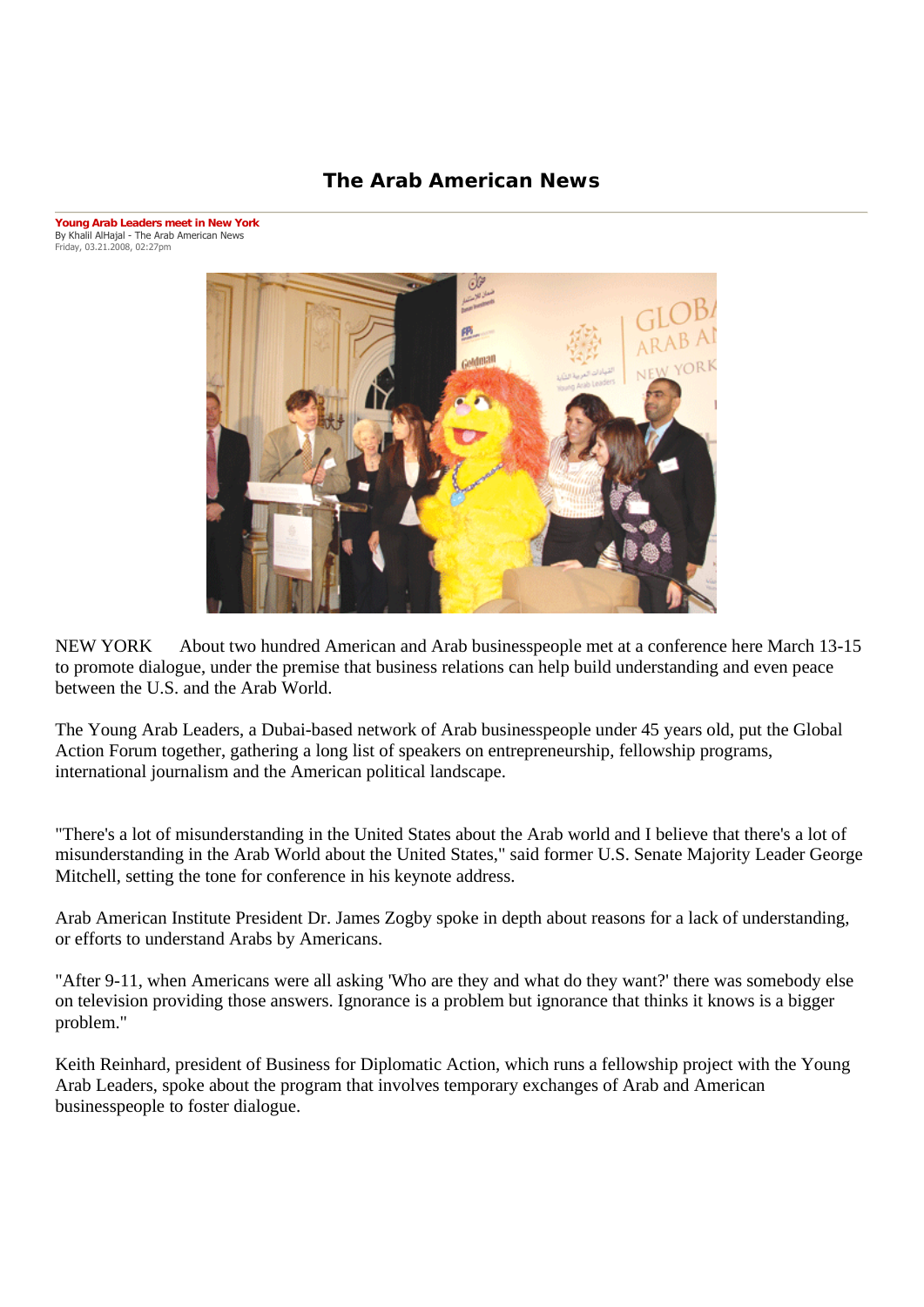"Resentment against our country and its policies has never been worse," said Reinhard. "We believe that we are starting now to build bridges using business, not only between our countries and our cultures, but we believe we can truly build bridges to a better world."

He said that despite the image problems, according to a survey conducted for the initiative, the U.S. remains the highest preference among people in the Arab World for education and professional development.

In 2007, seven young professionals from Oman, the United Arab Emirates, Bahrain, Egypt and Palestine who took part in the program were brought to the U.S. to spend three weeks exploring American businesses Sesame Workshop and MidAmerican Energy Company.

In the fall of 2008 the Arab and American Business Fellowship Program is set to bring 20 more Arab fellows to the U.S., and will expand, sending 10 Americans to visit companies in the UAE, Kuwait and Jordan.

"When we're attuned properly to each other, we experience a harmony that is transformational. And in those moments of transformation, wisdom comes and we know what to do," said Charles Montgomery of MidAmerican Energy Company.

Montgomery said he fell in love with the seven fellows when they visited.

Another initiative touted at the conference was the Global Action Institute, a new non-profit entity created to encourage connections among young people between the Arab World and America by training education programs.

Ant Bozkaya, who conducted research on the feasibility of the organization, said that his study determined there to be a real potential for the non-profit to serve as an investment toward creating a bridge-building infrastructure, "making the two worlds more accessible to each other."

**Young Arab Leader member Rami Makhzoumi, who is CEO of the UAE based Future Pipe Industries, said that the people at the forum have special qualities that allow them to play major roles in filling the gaps in understanding and tolerance.** 



**"Over 80 percent of the Young Arab Leaders have either been educated in the West, lived in the West or have worked in the West. And that gives us a very unique perspective and a very unique ability to be able to bridge these differences and try to create through the Global Action Institute a real effective mechanism on the ground that can translate to mutual opportunities between the two worlds."** 

**He said that existing entities should not be overlooked as resources.** 

**"We have to leverage the existing organizations like Jim's**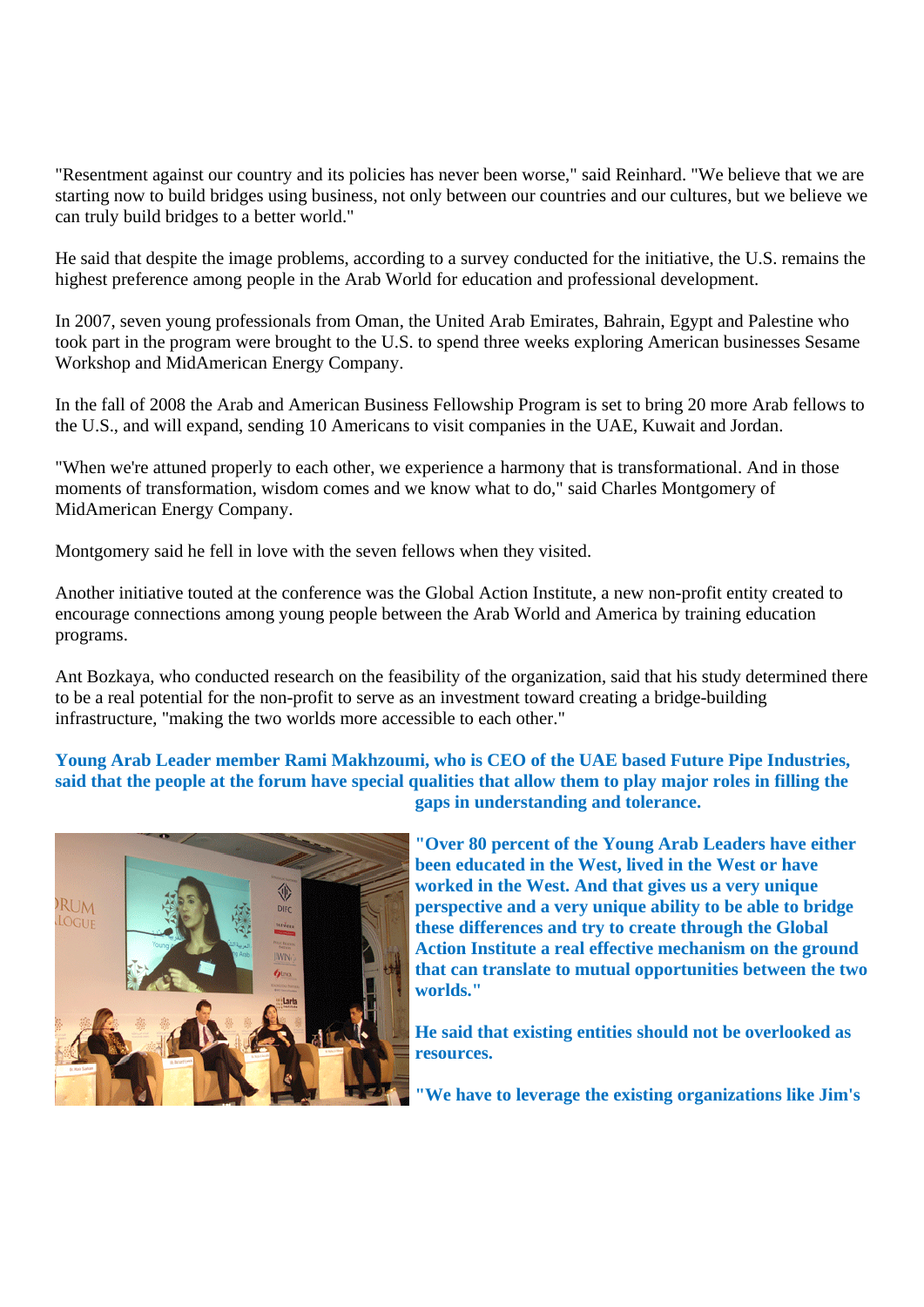## **(Arab American Institute) to move forward," he said.**

Don t build bridge over partners, said Zogby. There are stones out there waiting for someone to use them to build the bridge.

Zogby encouraged the group to broaden the initiatives to reach out to smaller communities, beyond New York and Washington.

Cities like Memphis, Houston, Des Moines have small pockets of Arab American communities, he said. "An Arab minister and or an Arab president comes to Washington and is ignored. An Arab delegation of businesspeople goes to Birmingham, Alabama, and they're a front page news story. Go to where you can reach people, where they care about you and where in fact you can become a big sensation and have an impact."

He said business people reaching out to each other represented the best hope for international cooperation.

"The best American public diplomats are our business community. It's not our government, our government screws it up whenever they get into it. But frankly, when our business people do it, they do it right. Because they know how to close a deal, and they understand the importance of the deal."

In addition to targeting smaller communities, Anna Eleanor Roosevelt, of Boeing Company, said small companies should also be involved.

"Everybody always comes to the big names and the big names are not always your most productive," she said. "I think that things are changing. Small companies are doing international business."

She said that any and all opportunities for dialogue must be taken.

"I'm not sure Americans believe that we share the same values. And I'm not sure that Arab young people believe that we share their values. Creating the moments to have that conversation is really, really important."

John Dearborn, of Dow Chemical Company, a major sponsor of the conference, said the company became involved in the Global Action Forum because of a "pressing need for the company to transform itself."

He said that an example of the company's involvement in the Middle East was providing styrofoam insulating material for a desert skiing facility in the UAE.

Companies like Dow, he said, have the power to create jobs, success, dialogue and more success.

He described an example of the process of reaching understanding on an individual level between Arab and American businesspeople.

"You need to take the time to invest in a relationship," he said about dealing in the Arab World.

"Quite interestingly, our timeframes are quite different."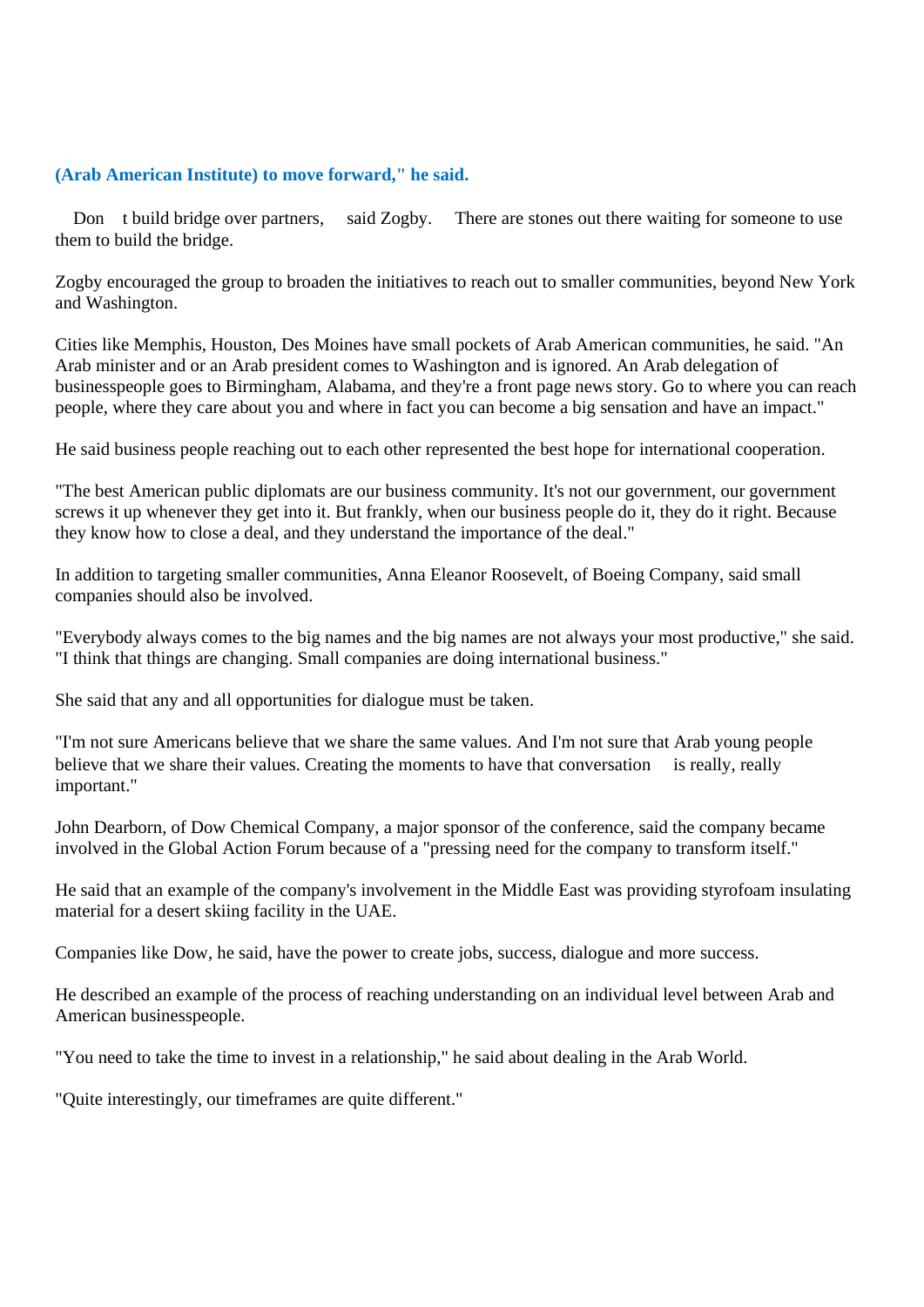He said a large amount of time is spent doing things like chatting about family in Arab countries, "so we can truly get to know each other. There's an investment to be made up front in that relationship that, for me, feels like it takes a long time which I need to accommodate but in the long run will cause business to go by much quicker.

"I just think we need to find the richness in those differences, that perhaps frustrates the dialogue because the dialogue happens at a different pace between the two of us."

A session on the media at the forum was filled with complaints that American media portrayals of the Middle East are unfair and entirely focused on conflict and terrorism.

Thanassis Cambanis, an American journalist who has reported on the Middle East for the Boston Globe and the New York Times, offered an explanation.

"The big bias or secret in the media is that they like 'sexy stories.' That drives most of our coverage," he said.

He said that even the most conscientious efforts at fairness have little affect on those who have certain preconceptions.

"Those who want to see clash of civilizations continue to do so."

He said the type of people who "circulate rumors about Barack Obama being a crypto-Muslim, can't be affected by media."

Another session led by brothers Jim Zogby and pollster John Zogby, focused on the upcoming American presidential election and how it relates to the Middle East.

Jim Zogby offered a pessimistic perspective, pointing out that there has been virtually no mention of of the Palestinian-Israeli conflict in the various campaigns.

"I can't imagine us being in a bigger mess at any point in time," he said about the lack of attention to various pressing, worsening issues in the region.

He said that Michigan's exclusion in the Democratic primaries severely inhibited the influence of the Arab American vote.

Chairman of the forum, Shehab Gargash, said that the initiatives being planned would not be discouraged by unfavorable conditions between governments.

"If we get a very negative political environment, these programs will still work," he said.

He said that understanding can be achieved through the business initiatives, and that understanding is half the battle toward widespread peace.

Fatma Ghaly, one of last year's participants from Egypt in the Arab American Business Fellowship, said part of